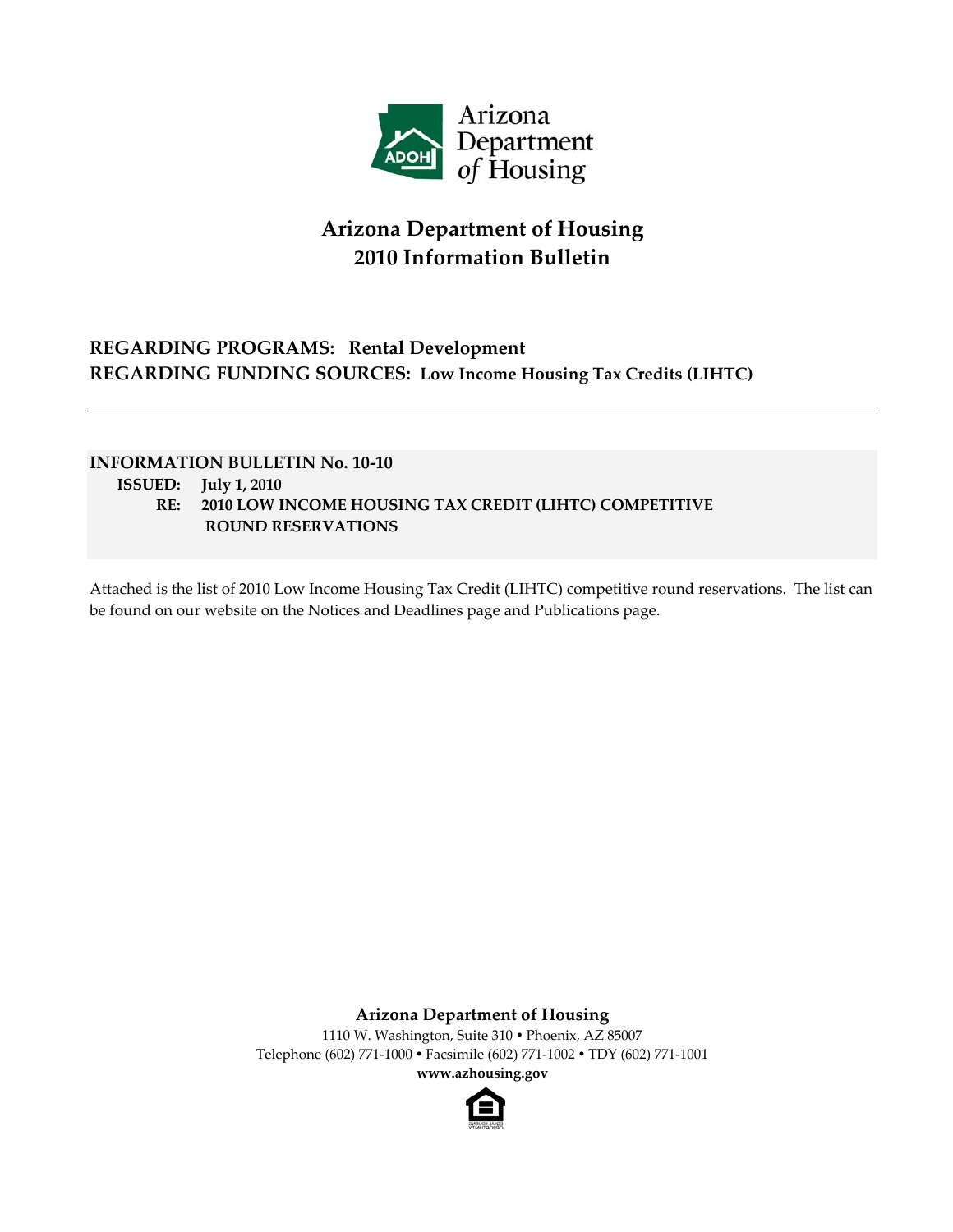### **ARIZONA DEPARTMENT OF HOUSING LOW INCOME HOUSING TAX CREDIT PROGRAM 2010 Competitive Round Reservations**

| <b>ADOH</b><br>PROJECT#           | PROJECT NAME & ADDRESS                                                                                     | OWNER/DEVELOPER                                                                                                                                                                           | COUNTY TOTAL LIHTC MKT |    | <b>UNITS</b> |             | EMP            | # OF<br><b>BLDGS</b> | <b>PROJECT</b><br><b>TYPE</b>            | <b>PROFIT</b><br><b>STATUS</b> |    | <b>PROJECT</b><br>COST |  | TAX CREDIT<br><b>RESERVATION</b> |
|-----------------------------------|------------------------------------------------------------------------------------------------------------|-------------------------------------------------------------------------------------------------------------------------------------------------------------------------------------------|------------------------|----|--------------|-------------|----------------|----------------------|------------------------------------------|--------------------------------|----|------------------------|--|----------------------------------|
|                                   | 2010 Competetive Round Reservations                                                                        |                                                                                                                                                                                           |                        |    |              |             |                |                      |                                          |                                |    |                        |  |                                  |
| Veterans<br>TC-0506               | <b>Madison Pointe</b><br>4134, 4132, 4204 North 9th Street<br>Phoenix, AZ 85014                            | NRP Arizona Development LLLP<br>5930 East Pima, Suite 144<br>Tucson, AZ 85712<br>Mark Shoemacher<br>(520) 322-2540<br>(520) 322-2542 fax                                                  | Maricopa               | 60 | 60           | $\mathbf 0$ | $\mathbf 0$    | 3                    | New Construction                         | For Profit                     | \$ | 11,386,463 \$          |  | 1,052,159                        |
|                                   |                                                                                                            | mshoemacher@nrpgroup.com                                                                                                                                                                  |                        |    |              |             |                |                      |                                          |                                |    |                        |  |                                  |
| <b>Rural Set-Aside</b><br>TC-0529 | <b>Pineview Manor Apartments</b><br>304 South Clark Road<br>Payson, AZ 85541                               | Foundation for Senior Living<br>1201 East Thomas Road<br>Phoenix, AZ 85014<br><b>Steve Hastings</b><br>(602) 285-1800<br>(602) 285-0225 fax<br>shastings@fsl.org                          | Gila                   | 49 | 49           | $\Omega$    | $\mathbf 0$    | 10                   | New Construction<br>Acq/Rehab            | Non-Profit                     | -S | 8,497,866 \$           |  | 728,302                          |
| TC-0516                           | View Point Senior Community<br>3845 North Viewpoint Drive<br>Prescott Valley, AZ 86314                     | View Point/Prescott Valley LP<br>4745 North 7th Street, Suite 110<br>Phoenix, AZ 85014<br>William E. Spretizer<br>(602) 200-5660<br>(602) 277-8491 fax<br>wes@wescap.com                  | Yavapai                | 50 | 50           | $\Omega$    | $\Omega$       | 3                    | New Construction For Profit              |                                | \$ | 6,076,280 \$           |  | 946,713                          |
| <b>Tribal Set-Aside</b>           |                                                                                                            |                                                                                                                                                                                           |                        |    |              |             |                |                      |                                          |                                |    |                        |  |                                  |
| TC-0546                           | San Carlos Homes V<br>Tufa Stone neighborhood<br>San Carlos, AZ 85550<br>Bylas, AZ 85530                   | San Carlos Limited Partnership #5<br>P.O. Box 740<br>Peridot, AZ 85542<br>Chuck Hill<br>(928) 475-2346<br>(928) 475-2349 fax<br>chillhbc@yahoo.com                                        | Gila<br>Graham         | 50 | 50           | $\Omega$    | $\Omega$       | 49                   | Acq/Rehab                                | For Profit                     | S  | 8.288.758 \$           |  | 743.337                          |
| TC-0524                           | Pascua Yaqui Homes I<br>W. Roroko Vampo and S. Kau Bo-oh<br>Ta'a Voo'o and Leepe Voo'o<br>Tucson, AZ 85757 | Pascua Yaqui Limited Partnership #1<br>7474 S. Camino De Oeste<br><b>Tucson, AZ 85757</b><br>Rolando Jaimez<br>(520) 879-5896<br>(520) 879-5891 fax<br>Rolando.Jaimez@pascuayaqui-nsn.gov | Pima                   | 40 | 40           | 0           | $\Omega$       | 41                   | Acq/Rehab                                | For Profit                     | \$ | 7,000,017 \$           |  | 633,172                          |
| Non-Profit Set-Aside<br>TC-0514   | Grandfamilies Place of Phoenix<br>1640 E. Roeser Road<br>Phoenix, AZ 85040                                 | Alliance Property Group<br>617 West Seventh Street, Suite 405<br>Los Angeles, CA 90017<br>Del Monte Edwards<br>(602) 243-1036<br>(602)243-1025 fax<br>tannerproperties@hotmail.com        | Maricopa               | 56 | 56           | $\mathbf 0$ | $\overline{1}$ | $\overline{2}$       | Acq/Demo                                 | Non-Profit                     | \$ | 11,325,502 \$          |  | 999,257                          |
| TC-0529                           | <b>Pineview Manor Apartments</b><br>304 South Clark Road<br>Payson, AZ 85541                               | Foundation for Senior Living<br>1201 East Thomas Road<br>Phoenix, AZ 85014<br><b>Steve Hastings</b><br>(602) 285-1800<br>(602) 285-0225 fax<br>shastings@fsl.org                          | Gila                   | 49 | 49           | $\Omega$    | $\mathbf 0$    | 10                   | New Construction Non-Profit<br>Acq/Rehab |                                | \$ | 8,497,866              |  | see above                        |